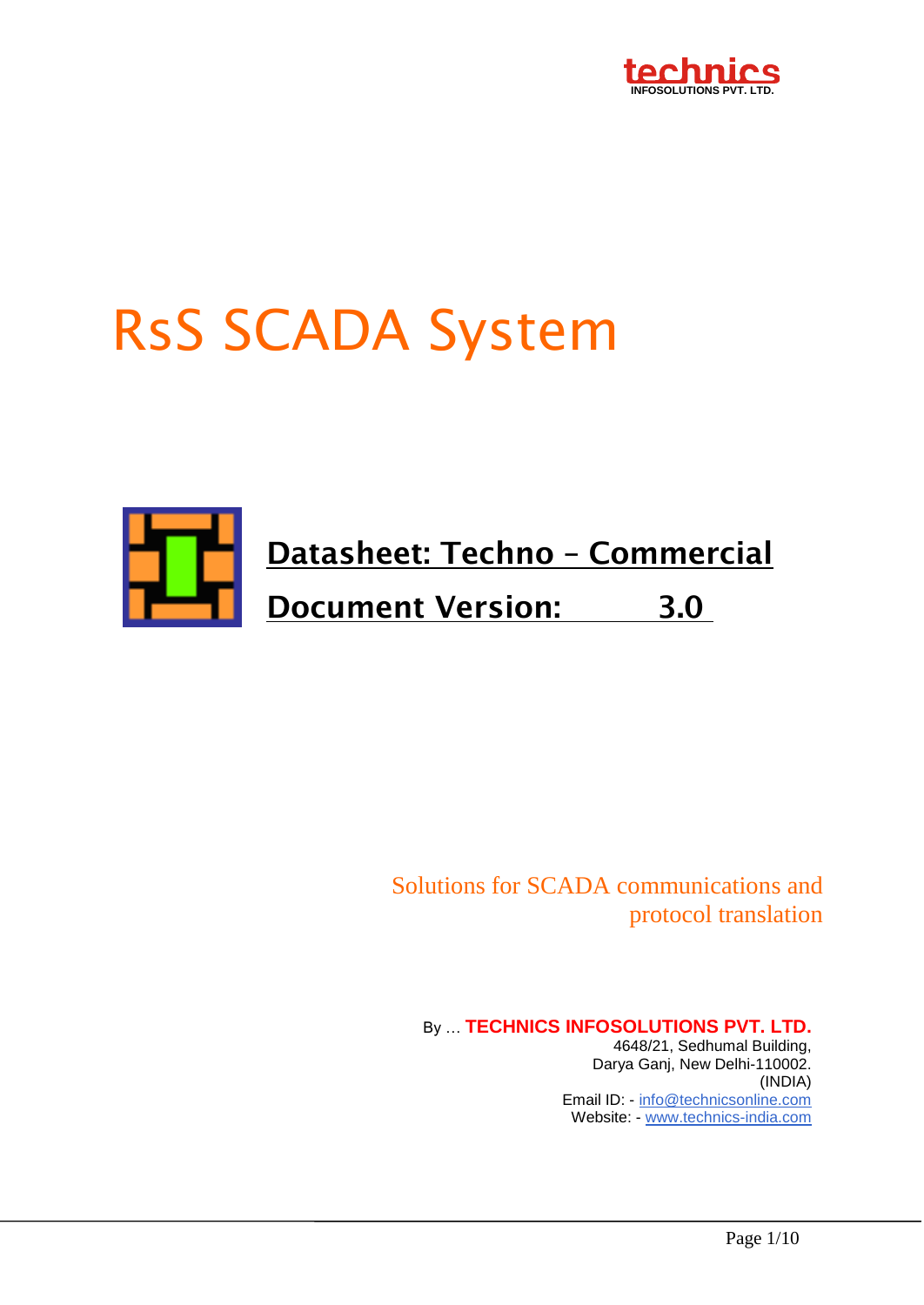

# **Introduction**

RsS SCADA Systems (RsS) provides a robust supervisory monitoring and control platform that allows you to build a solution to meet current and future Supervisory Control & Monitoring needs. RsS provides real-time functionality for local or remote supervision, including events and alarms handling, reporting, trending as well as parameter setting. Features include:

- Reliable data acquisition and supervisory control
- Compliance with Industry Standard/Proprietary Protocols and simultaneous multiprotocol support
- Full graphics user interface support for all SCADA functions
- Highly Flexible and performing system capable of handling thousands of alarms and SCADA information per second
- **Integrated multidimensional tagging capability**
- **History Logging with any MS SQL Server or ODBC Compliant Database**
- State-of-the-art reporting capabilities with reports can be exported into MS Excel for better viewing and analysis
- RsS with more than 15 installations over last 2 years has proven to be reliable, stable and cost –effective solution.

# **Key Components**

# RsS Server (RS)

- Its main function is to handle all the Acquisition & Control and manage Database Management System.
- For control sequence, the RS manages the correct execution of control sequence together with the PLC/RTU.
- RS manages the supervision between all the devices and information is logged in Database System used by HMIs to animate the system supervision, indicating the place where (and when) a failure occurs.

## Human-Machine Interface (HMI)

- RsS HMI is an innovative set of applications that displays the acquired data to operators as useful information. Operators can monitor, analyse and control using HMI.
- All controls are initiated using more familiar interfaces that allows to make more informed decisions. All graphics are high-resolution. The pictures are configured for each process to help the operator with clear indication, in format, colour and video attributes. Online help functions are included.

#### Database

 RsS has inbuilt DB Manager that stores the system information in any ODBC Compliant Database. Also RsS has powerful Historian application used for real-time and history information.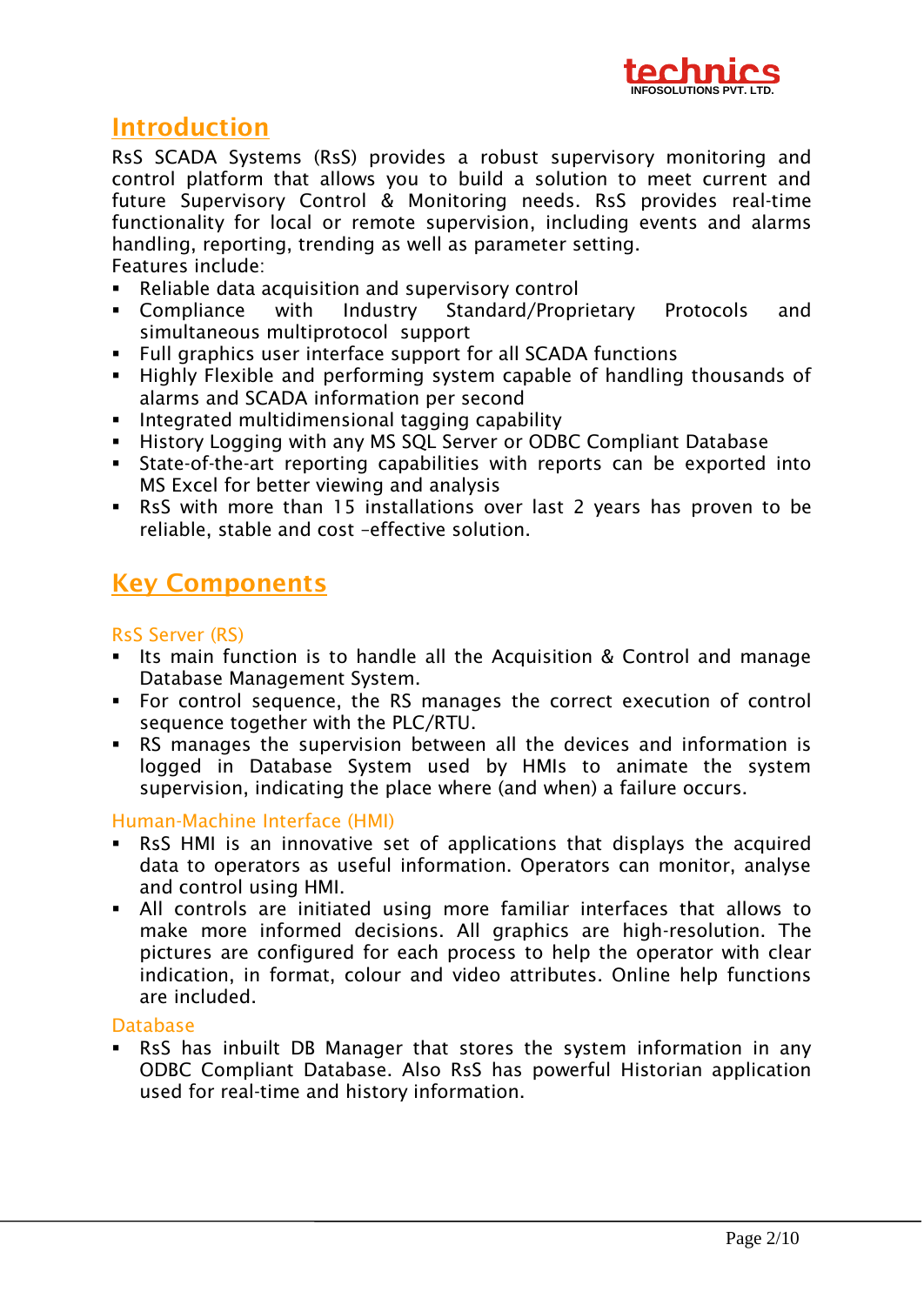

# Engineering Works Station (EWS)

- Data Configurator provides with the set of tools that allows to design and maintenance of the Plant Database. It consists of 4 types of information:
	- o Plant Information: Holds all Substation Tags Information.
	- o RTU/PLC Information: Hold information of associated RTUs / PLCs and IEDs
	- o System Devices: Holds information for remote devices like remote SCADAs and Servers / HMIs
	- o Communication Information: Holds the communication information between Plant and RTUs/PLCs/IEDs/ Remote Substations

# **Design Specification**

Operating System

 $-32$  Bit

## Processor

- **Single Processor**
- **Multithreaded Application**
- Multiprocessor Supported (symmetric multiprocessor design not implemented)

## Architecture: 3 Tiers

- **Server Layer**
- **HMI Layer**
- Database Layer
- Each Layer can be installed at one PC and can be distributed over network over different machines

## Server Layer

- **Interfacing with Field Devices/ HMI/ Database Server**
- **Logging Data in DB Server**
- **Manage Redundancy**

## Database Layer

- All Data Logging only by Server Layer
- HMI other only read data from Database for Display / Read-only purpose
- Redundant Database Layer supported

## HMI Layer

- **Interface with Server Layer and Database Layer**
- **HMI Layer includes HMI application, TRENDS application**
- Data is displayed from Database layer
- Control data is directly exchanged with Server Layer

## Server - Field Device Interfacing

**Industry Standard Protocols**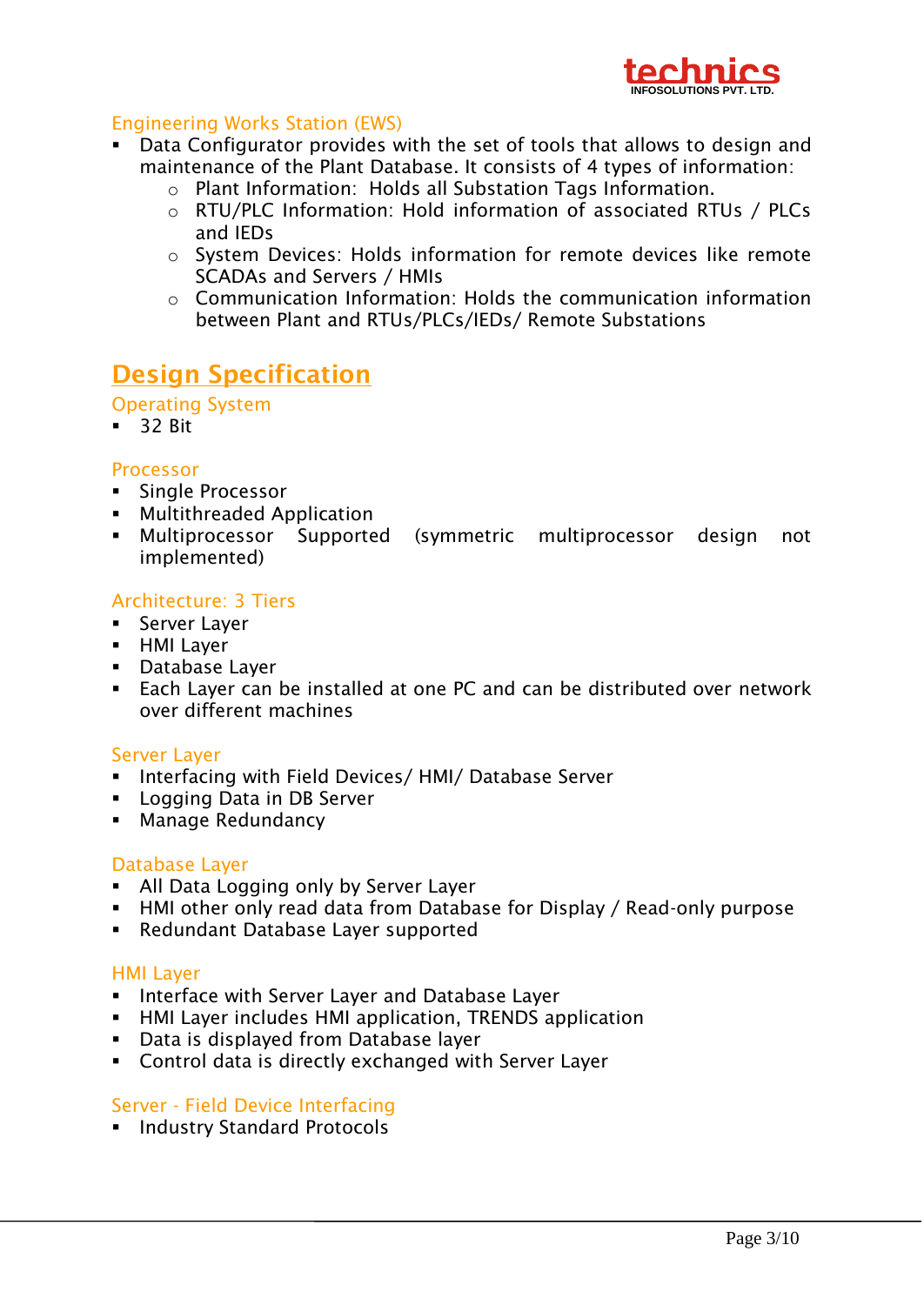

# Server – HMI Layer Interfacing

- **Proprietary Protocol: RSP**
- OPC Interface can also be provided

# Database HMI Layer

10ms Database synchronization by HMI for Status and Analog values

#### Server – DB Layer Interfacing

Database updated in Real-time, without any delays

#### **Security**

- All password saved on Hard disk are with RSA Encryption
- All authentication messages over the network are encrypted with RSA 128 Bit Encryption
- All data exchange for Server HMI Layer over network is using proprietary protocol
- All data exchange with Database layer is using OLEDB. Data is not encrypted, standard OLEDB connection is used

# **Functional Specifications Specification**

#### RsS Server

Maximum 2 Servers in redundant configuration

## DB Server

Maximum 2 Servers in redundant configuration

#### HMI

- 16 HMIs per system
- Password stored locally in encrypted format. Authentication messages are encrypted before transmitting on network (RSA 128 Bit)

## Engineering Limitations

- Virtually Unlimited Tags: Presently 128000 Tags
- Supports: 1 Station, 256 Voltage Levels (Partitions), 256 Bays per Partition
- 65000 interlocks
- 65000 Control Popup
- **1024 Arithmetic and Logic Functions**
- Printer: 1 Log Printer, Report Printing, Screen Printing
- **Trends: 20 trends per screen**
- Single Acquisition Protocol (Multi-protocol support is an Add-on Features)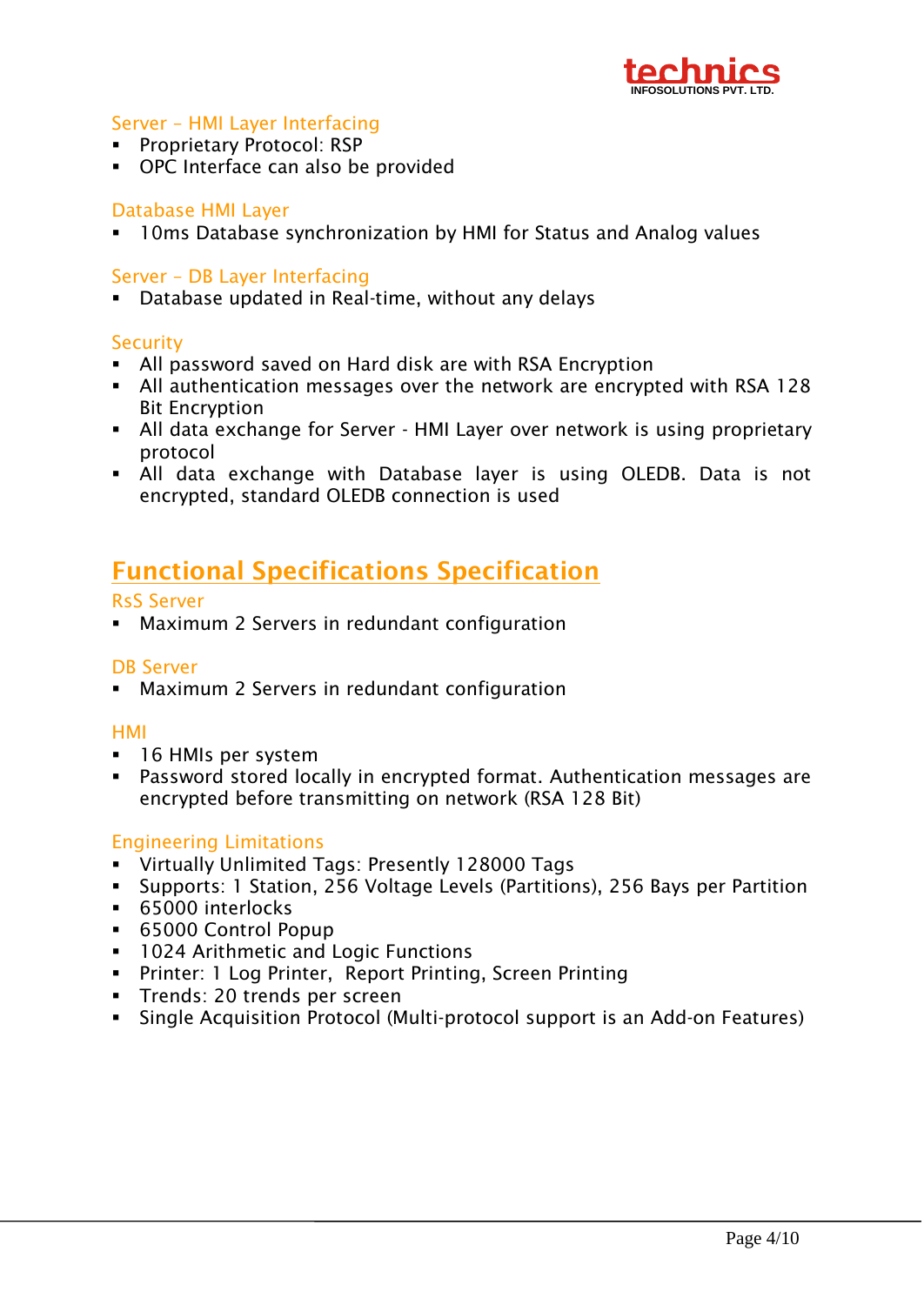

# **Architecture Details**





# **Distributed** Architecture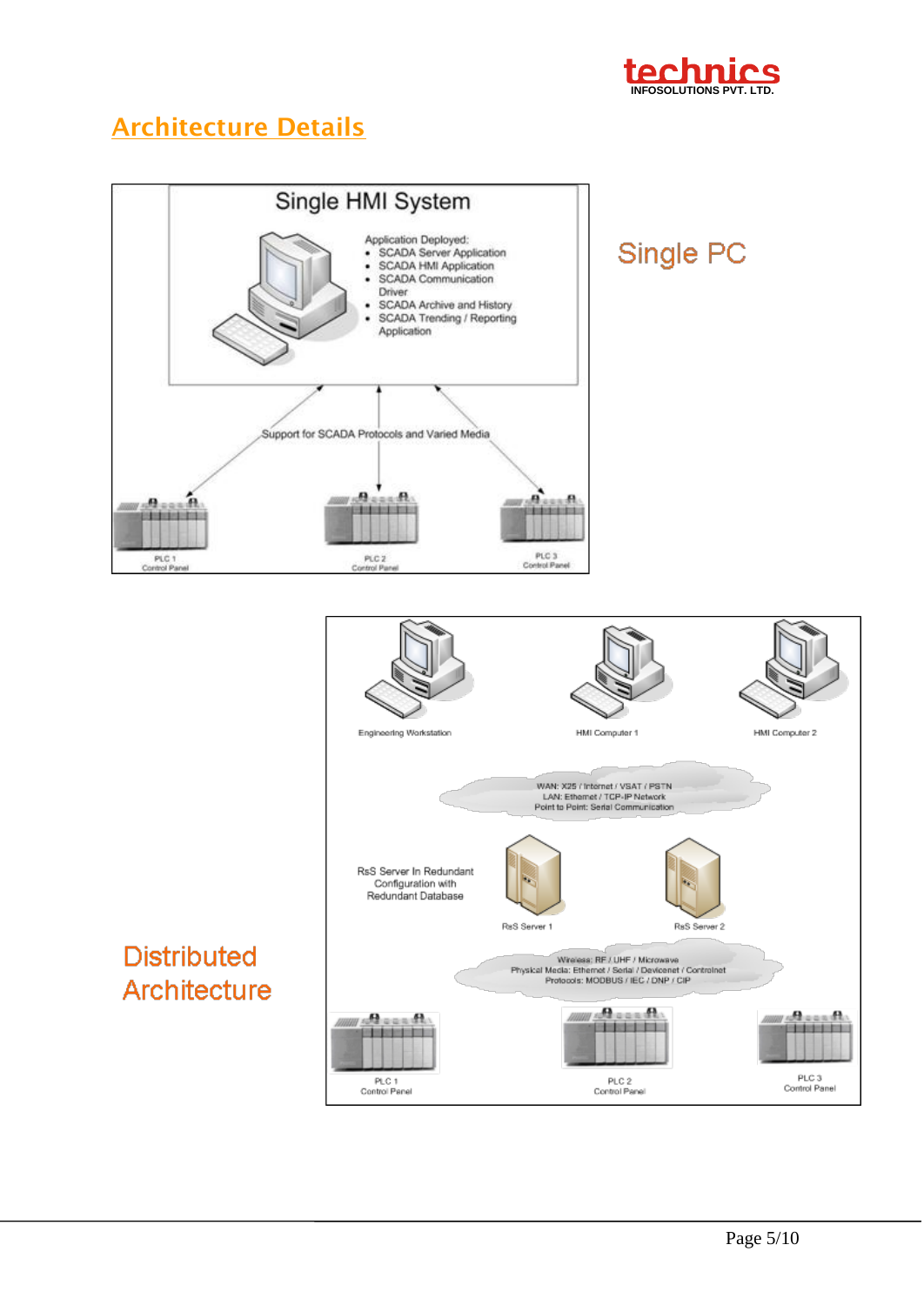

# **System Management and Inter Process Architecture**

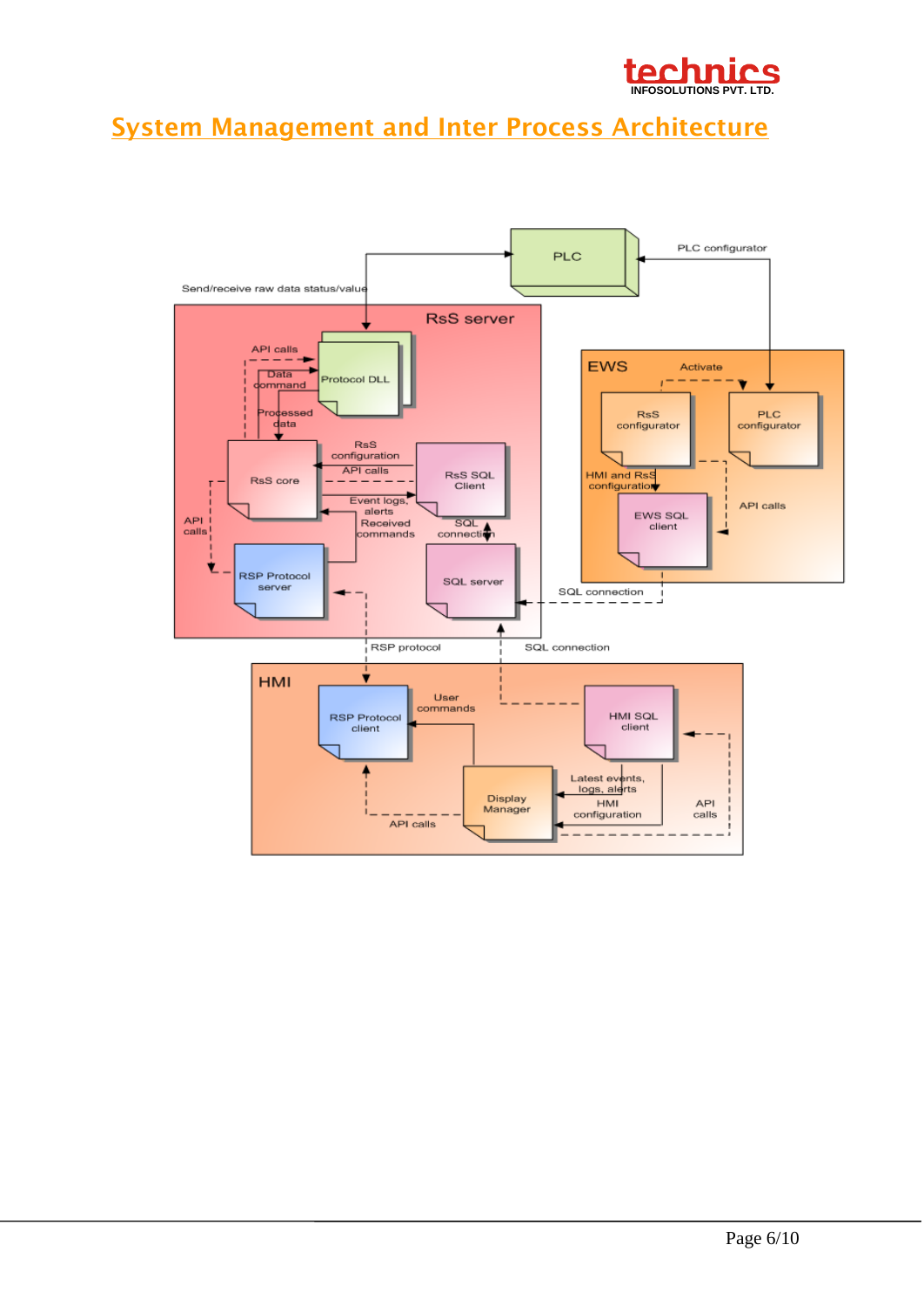

# **System Modules**

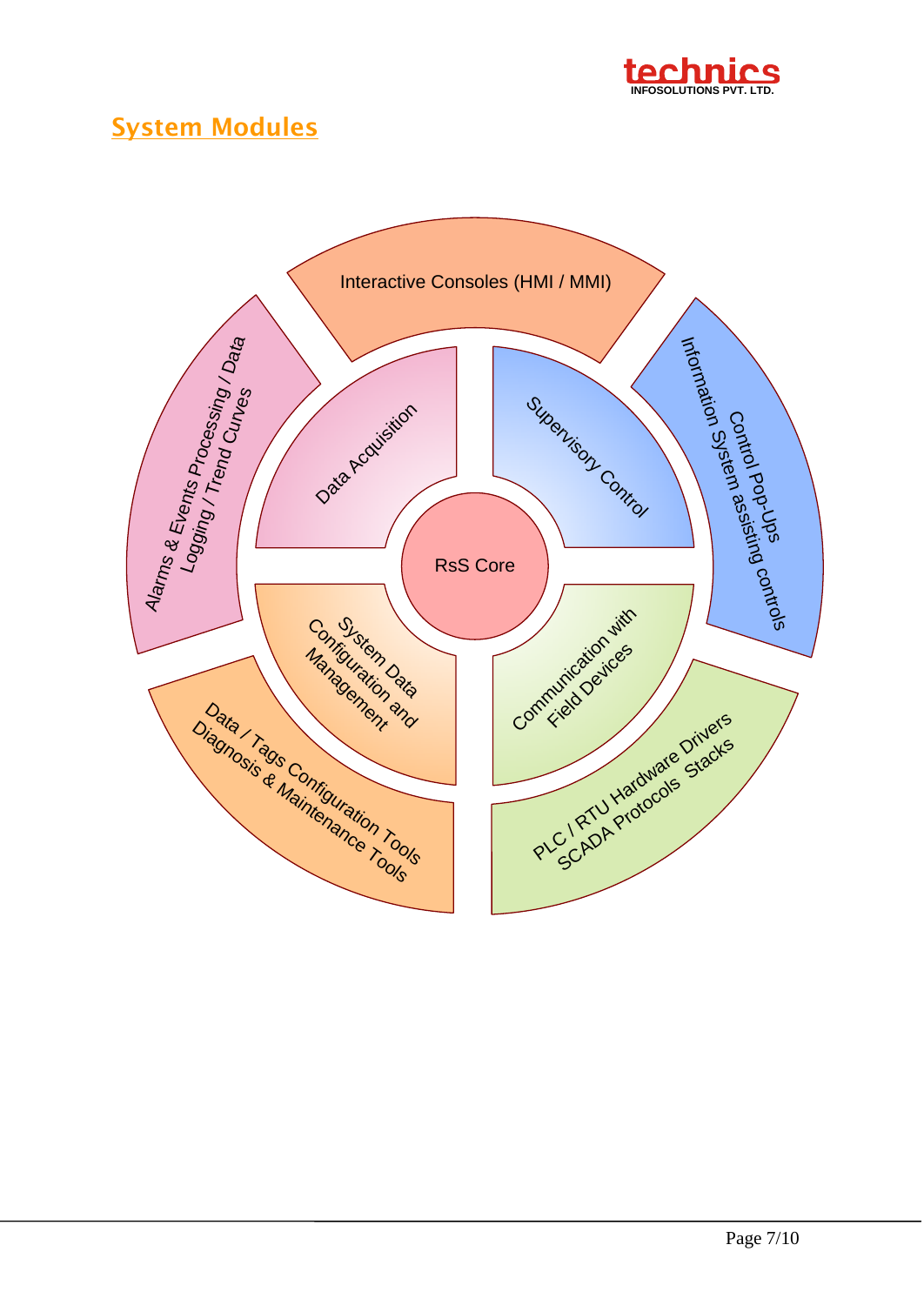

# **Key Applications**

#### Alarms

Alarm subsystem notifies operators to problems on SCADA System, with capability of processing all events and alarms in real-time with millisecond time stamping. Alarms can be defined as Events and Logs, in Group associated with levels, printable state and Annunciation states, etc. User defined associated logs for History or Event information.

#### User Access

User Access Rights are managed by Login Password and allows control up to individual device level.

#### Communication with Field Devices RTU / PLC and RsS Gateway

The Telecontrol Module (TM) is a heart of system, allowing the Operator to remote control the Devices. It handles the Telecontrol protocol and supplied device data according to the configuration. The system is delivered basically with one Main and one Alternate communication channel, single/multiple port, and can be extended. Telecontrol module makes the data conversion between its system format and the Telecontrol Protocols format. This is achieved through a database defined by configuration, from the site data and the other site requirements supplied by the Utility. This module provides support for wide array of PLC Platforms like Allen-Bradley, GE, Siemens, ALSTOM, ABB, Mitsubishi, etc. Supported Protocols are:

- $\blacksquare$  DNP 3
- **IEC 61850**
- IEC60870-5-101 / 104 / 103
- **MODBUS**
- OPC DA / A&E
- **Ethernet I/P**
- **Profibus**
- **ICCP**

## Logging and Data Export

RsS dynamically store information in any ODBC compliant databases. Also data from HMIs can be directly exported to MS Excel allowing better viewing and presentation for System Data.

#### Trend / Reports

Provides real time & historical graphical Trends / Reports for the defined Analog and Digital Information.

- For Real time trending Trend Application acquires data every 800ms (to give resolution of 1s)
- **Historical Trends can be drawn for Values between two defined time** periods.
- **Trend data is available for viewing at as Graph as well as Tabular form.**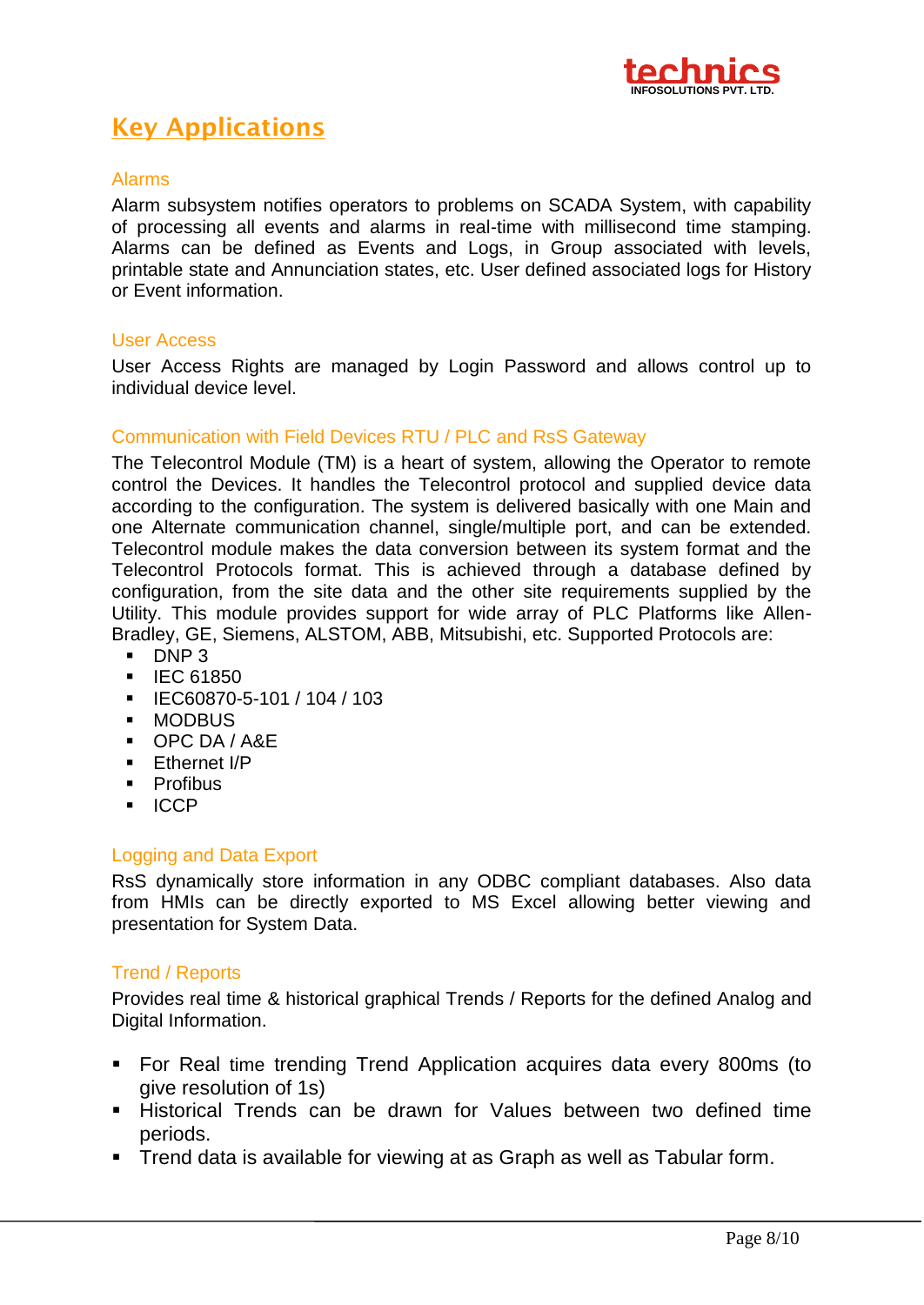

 Graphs can be saved in Bitmap form and Tabular data can be exported to Excel sheet

# **Redundancy**

- RsS Server: Two RsS Servers (RS) can be configured in hot-standby mode.
- Operator Work Station (HMI):RSS can support multiple HMIs for device level redundancy
- Database Redundancy: Two DB Servers can be installed and managed by RsS in redundant configuration.

# **Modes of Operation**

# 3 Modes of Operation for all Control and Supervisory Needs



- **-** Local Mode: Allows plant to be operated locally from Device or Device Panel. In this mode control from RsS HMI and RsS Gateway is blocked.
- **-** Remote Mode: Allows plant to be operated from RsS HMI, control from RsS Gateway is Blocked.
- Gateway Mode: Allows plant to be operated from Remote Control Application, control from RsS HMI is Blocked.